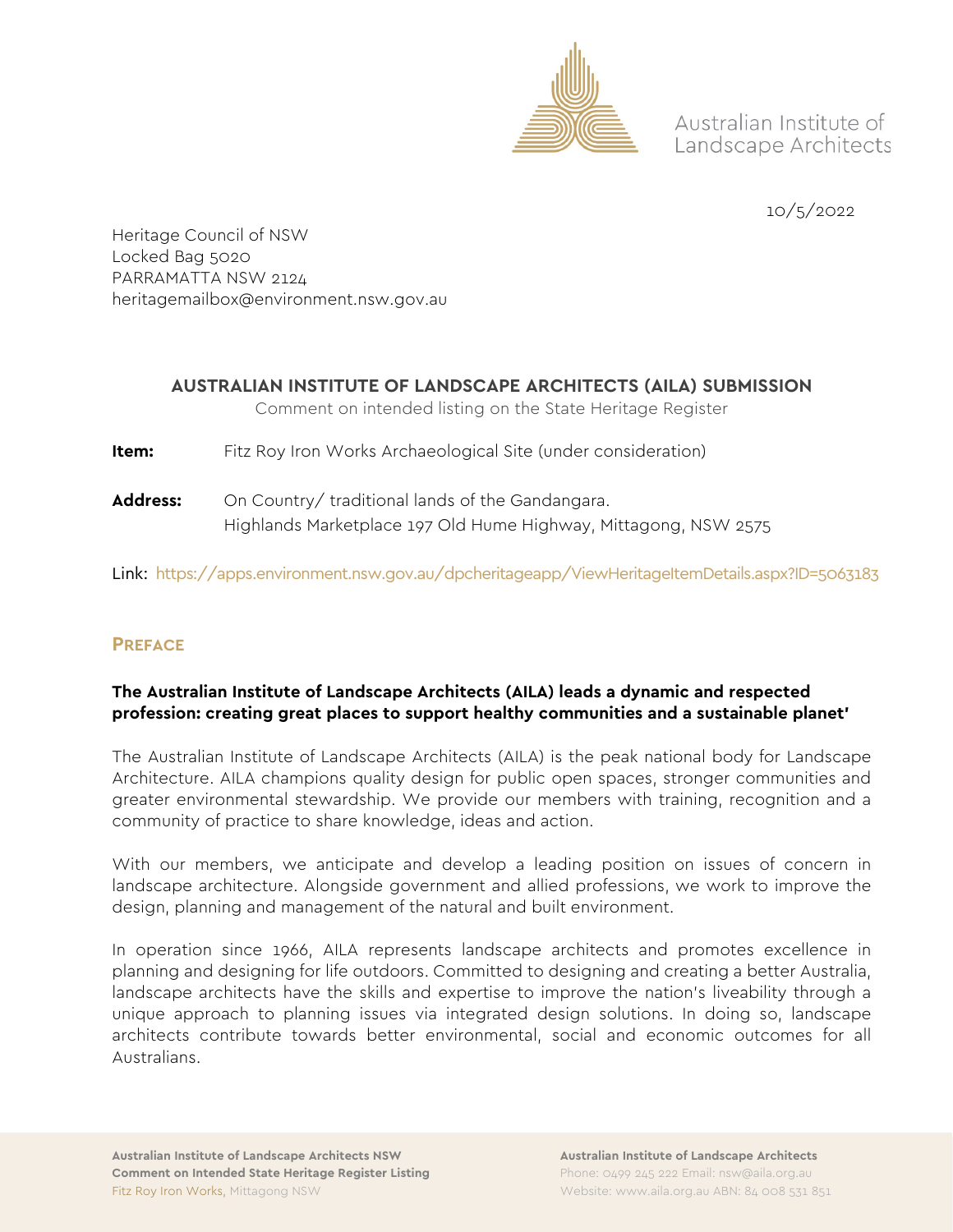

A central purpose of the AILA (NSW) Landscape Heritage Group is to inform, inspire and enrich the culture of the discipline of landscape architecture in Australia and particularly the identification and understanding of both natural and cultural landscapes in NSW together with the role of such knowledge in the processes of planning and design.

The Australian Institute of Landscape Architects (AILA) welcomes the opportunity to comment on the Fitz Roy Iron Works Archaeological Site on traditional lands of the Gandangara.

Excavated in 2005 and remaining as ruins within the carpark of Highlands Marketplace, 197 Old Hume Highway, Mittagong, New South Wales, the site was gazetted in 2015, for listing on the State Heritage Register, and is currently under consideration for its heritage significance to the people of New South Wales, in accordance with section 33(1) (a) of the *Heritage Act 1977 (NSW).* We concur with the draft curtilage map and that it is likely to be of;

- State heritage significance for its strong association with prominent iron industrialists in Australia, Enoch Hughes (1829-1893) and William Sandford (1841-1932)
- State and possibly national significance for the research values afforded by the ruins and contemporary lithographs, as the only known physical remains of a nineteenth century iron processing facility in Australia
- State and national significance for providing unique potential education and interpretation experiences, holding rare surviving features of the development of iron processes in Australia and forming a substantial part of a larger landscape heritage interpretation trail throughout the historic settlement at Mittagong, curated by local historian, Leah Day and others. Artworks by influential artists including Eirene Mort (1879-1977) and possibly Arthur Streeton (1867-1943) depict the iron works in their landscape setting and record the impacts of industrialisation on Gandangara Country and the early colonial settlement landscape.
- State and national significance as a 19<sup>th</sup> century assemblage relating to the iron process comparable to the Esk Bank Iron Works at Lithgow (1874), the Newcastle Steel Works (1915), and Port Kembla Steel Works (1928) and providing the most intact known example of the group.

AILA supports, in principle, the listing of the Fitz Roy Iron Works site on the State Heritage Register.

# **RECOMMENDATIONS**

AILA acknowledges the Fitz Roy Iron works site provides the most intact known and complete demonstration of the process of nineteenth century iron making in NSW and supports its listing on the SHR to ensure its conservation and management is carried out in accordance with the Heritage Act 1977 (NSW) and the Australia ICOMOS *Burra Charter 2013*.